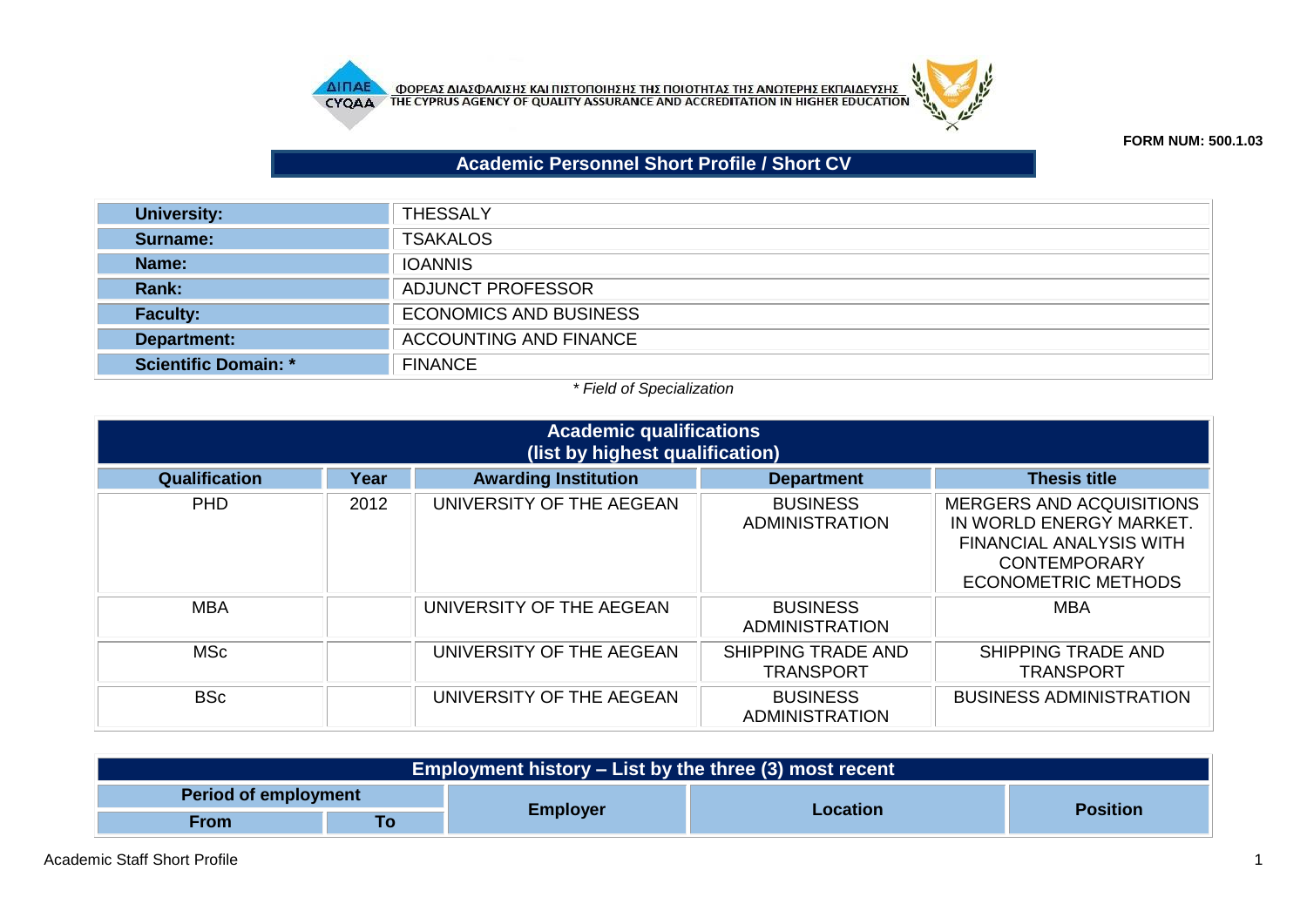| 2020 | Today | UNIVERSITY OF<br><b>THESSALY</b>   | LARISA, GREECE       | <b>ADJUNCT</b><br><b>PROFESSOR</b>                                                   |
|------|-------|------------------------------------|----------------------|--------------------------------------------------------------------------------------|
| 2018 | Today | <b>NKUA</b>                        | ATHENS, GREECE       | <b>POSTDOCTORAL</b><br><b>RESEARCHER &amp;</b><br><b>ADJUNCT</b><br><b>PROFESSOR</b> |
| 2016 | Today | UNIVERSITY OF THE<br><b>AEGEAN</b> | <b>CHIOS, GREECE</b> | <b>ADJUNCT</b><br><b>PROFESSOR</b>                                                   |

| Key refereed journal papers, monographs, books, conference publications etc. List the five (5) more recent and other<br>five $(5)$ selected $-(max total 10)$ |      |                                                                                                                                                |                                      |                                                                                                                                                                    |       |              |
|---------------------------------------------------------------------------------------------------------------------------------------------------------------|------|------------------------------------------------------------------------------------------------------------------------------------------------|--------------------------------------|--------------------------------------------------------------------------------------------------------------------------------------------------------------------|-------|--------------|
| <b>Ref. Number</b>                                                                                                                                            | Year | <b>Title</b>                                                                                                                                   | <b>Other authors</b>                 | <b>Journal and</b><br><b>Publisher /</b><br><b>Conference</b>                                                                                                      | Vol.  | <b>Pages</b> |
|                                                                                                                                                               | 2020 | <b>FED's Unconventional</b><br>Monetary Policy and<br><b>Correlation Dynamics Among</b><br><b>Conventional and Alternative</b><br>Investments. | Roumpis, E.                          | In C. Zopounidis, D.<br>Kenourgios, & G.<br>Dotsis (Eds.), Recent<br>Advances and<br>Applications in<br>Alternative<br>Investments.<br>Hershey, PA: IGI<br>Global. |       | 37-56        |
| 2                                                                                                                                                             | 2020 | The<br><b>Brexit</b><br>of<br>impact<br>referendum on European real<br>economy sectors                                                         | Kenourgios D., Dadinakis<br>E.       | <b>Managerial Finance</b>                                                                                                                                          |       |              |
| 3                                                                                                                                                             | 2020 | Financial markets, energy<br>stock prices and energy<br>political decisions: The case<br>of Cyprus                                             | Dimitras A., Peppas G.               | <b>International Journal</b><br>of Financial<br><b>Engineering and Risk</b><br>Management                                                                          | 3(3)  | 240-<br>253  |
| 4                                                                                                                                                             | 2017 | in<br>Evaluation<br>Investment<br>Renewable<br>Projects<br>under<br>Uncertainty,<br>Real<br>using                                              | Kinias I., and<br>Konstantopoulos N. | Investment<br>Management and<br><b>Financial Innovations</b>                                                                                                       | 14(1) | 85-92        |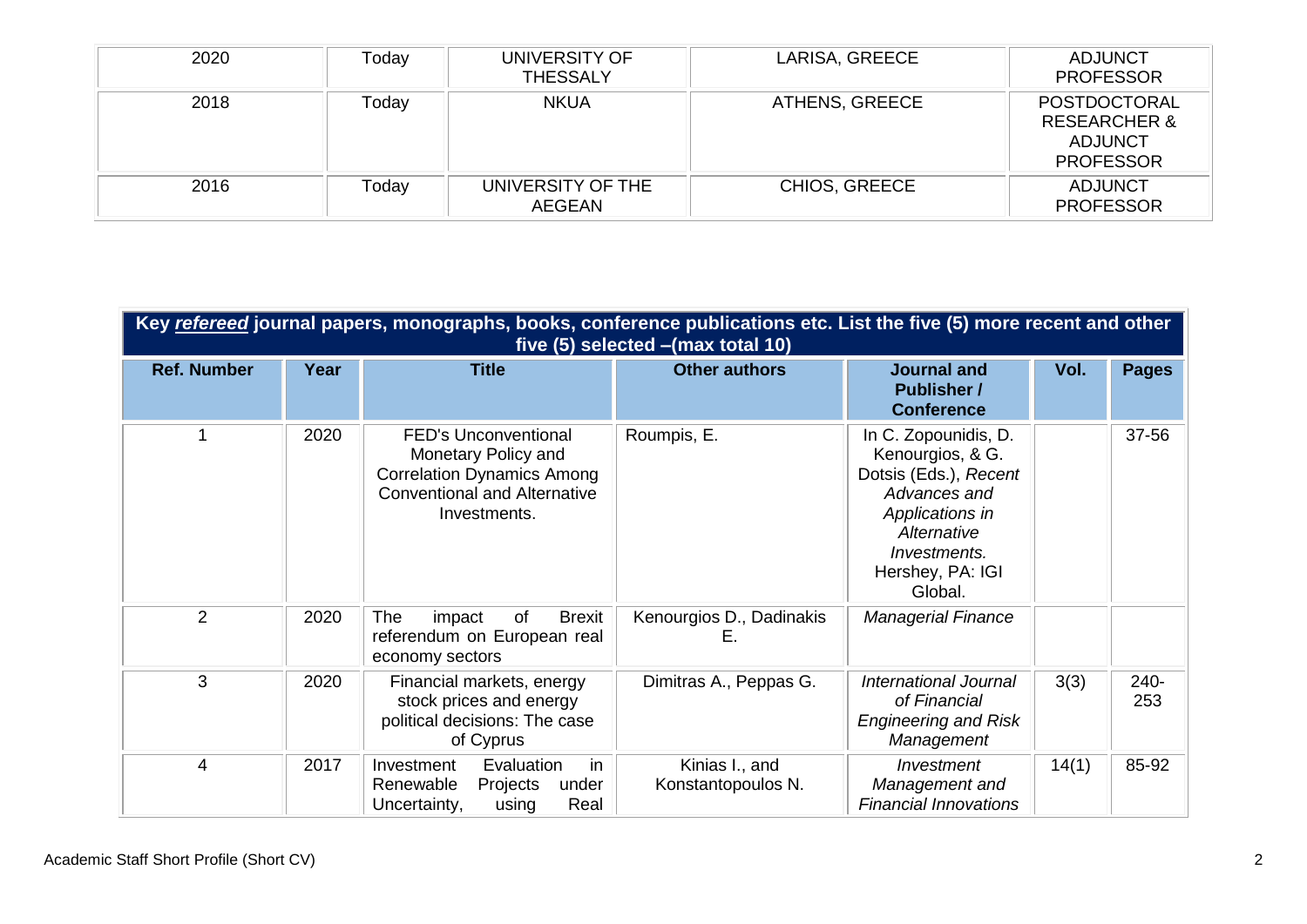|                |      | Options Analysis: The case of<br><b>Wind Power Industry</b>                                                          |                            |                                                                                      |       |             |
|----------------|------|----------------------------------------------------------------------------------------------------------------------|----------------------------|--------------------------------------------------------------------------------------|-------|-------------|
| 5              | 2015 | Volatility spillovers between<br>energy market and<br>international financial markets                                | Samitas A. and Kinias I.   | Investment<br>Management and<br><b>Financial Innovations</b>                         | 12(3) | 45-70       |
| 6              | 2013 | How can a small country affect<br>the European economy? The<br>Greek contagion phenomenon                            | Samitas A.                 | Journal of<br>International<br>Financial Markets,<br><b>Institutions &amp; Money</b> | 25    | 18-32       |
| $\overline{7}$ | 2011 | Hedging<br><b>Effectiveness</b><br>in<br>Market<br>Energy<br>during<br>Economic Crisis: Better Way to<br>Integration | Samitas A., and Iriotis N. | Journal of Economic<br>Integration                                                   | 26(3) | 463-<br>476 |
| 8              | 2011 | Corporate Events' Effect on<br><b>Stock Returns: Evidence from</b><br><b>Athens Stock Exchange</b>                   | Samitas A., Kenourgios D.  | International<br>Research Journal of<br><b>Applied Finance</b>                       | 2(6)  | 692-<br>715 |
| 9              | 2010 | Hedging Effectiveness in<br>Shipping Industry during<br><b>Financial Crises</b>                                      | Samitas A.                 | International Journal<br>of Financial Markets<br>and Derivatives                     | 1(2)  | 196-<br>212 |
| 10             | 2009 | Mergers<br>acquisitions<br>and<br>impact on world energy firms'<br>stock returns                                     | Kenourgios D., Samitas A.  | In FSR Forum                                                                         | April | $14 - 18$   |
|                |      |                                                                                                                      |                            |                                                                                      |       |             |

| Exhibitions (where applicable). List the five (5) more recent and other five (5) selected.<br>(max total 10) |             |              |                              |           |                           |
|--------------------------------------------------------------------------------------------------------------|-------------|--------------|------------------------------|-----------|---------------------------|
| <b>Ref. Number</b>                                                                                           | <b>Date</b> | <b>Topic</b> | <b>International / Local</b> | Location* | <b>Role in Exhibition</b> |
|                                                                                                              |             |              |                              |           |                           |
|                                                                                                              |             |              |                              |           |                           |
| ◠                                                                                                            |             |              |                              |           |                           |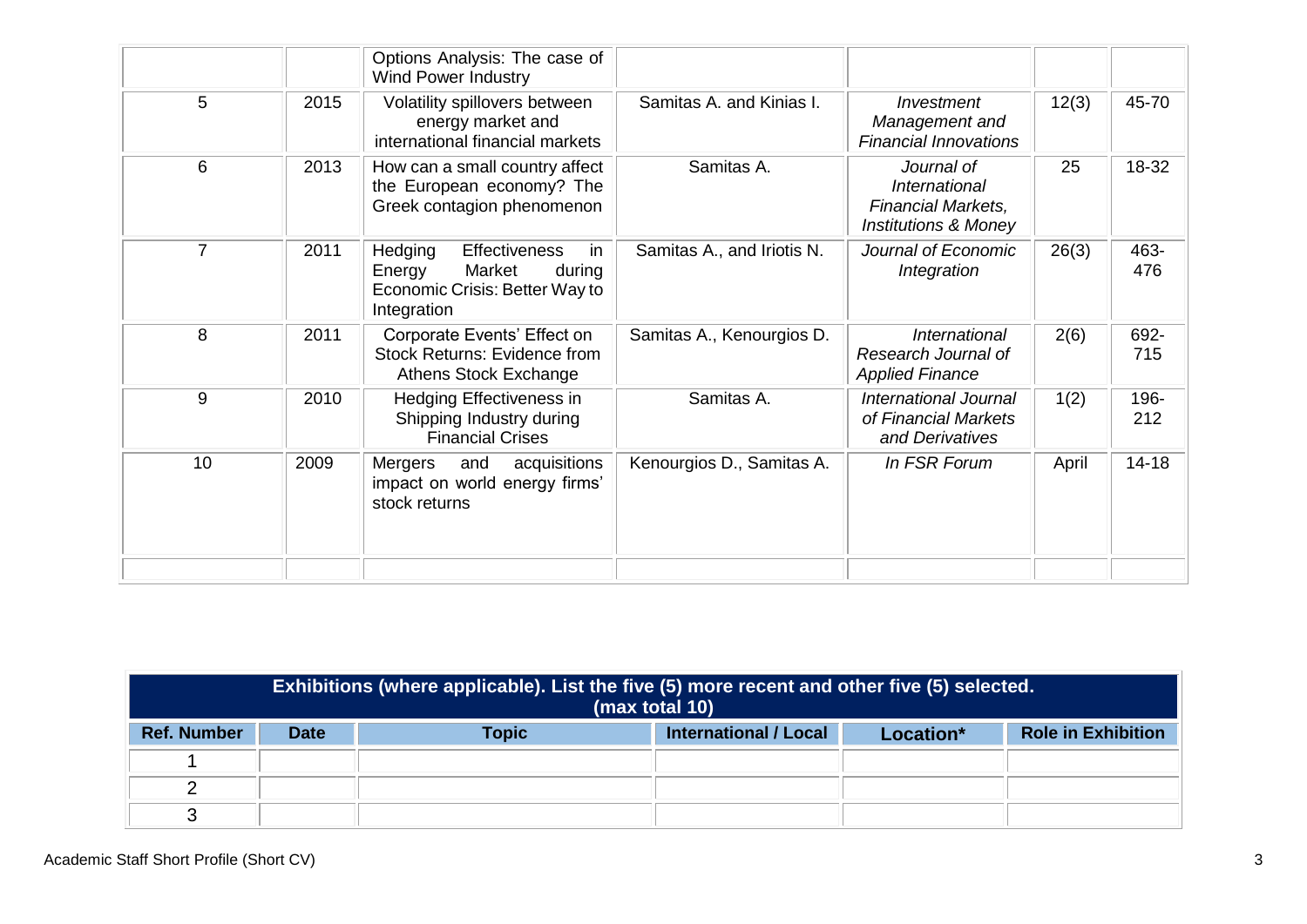\**Specify venue, geographic location etc*

| Research Projects. List the five (5) more recent and other five (5) selected<br>(max total 10) |             |              |                  |                      |  |  |
|------------------------------------------------------------------------------------------------|-------------|--------------|------------------|----------------------|--|--|
| Ref.<br><b>Number</b>                                                                          | <b>Date</b> | <b>Title</b> | <b>Funded by</b> | <b>Project Role*</b> |  |  |
|                                                                                                |             |              |                  |                      |  |  |
| $\overline{2}$                                                                                 |             |              |                  |                      |  |  |
| 3                                                                                              |             |              |                  |                      |  |  |
| $\overline{4}$                                                                                 |             |              |                  |                      |  |  |
| 5                                                                                              |             |              |                  |                      |  |  |
| 6                                                                                              |             |              |                  |                      |  |  |
| 7                                                                                              |             |              |                  |                      |  |  |
| 8                                                                                              |             |              |                  |                      |  |  |
| 9                                                                                              |             |              |                  |                      |  |  |
| 10                                                                                             |             |              |                  |                      |  |  |

*\*Project Role: i.e. Scientific/Project Coordinator, Research Team Member, Researcher, Assistant Researcher, other*

| Consulting Services and/or Participation in Councils / Boards/ Editorial Committees.<br>List the five (5) more recent |               |                     |                                     |                       |
|-----------------------------------------------------------------------------------------------------------------------|---------------|---------------------|-------------------------------------|-----------------------|
| <b>Ref. Number</b>                                                                                                    | <b>Period</b> | <b>Organization</b> | <b>Title of Position or Service</b> | <b>Key Activities</b> |
|                                                                                                                       |               |                     |                                     |                       |
|                                                                                                                       |               |                     |                                     |                       |